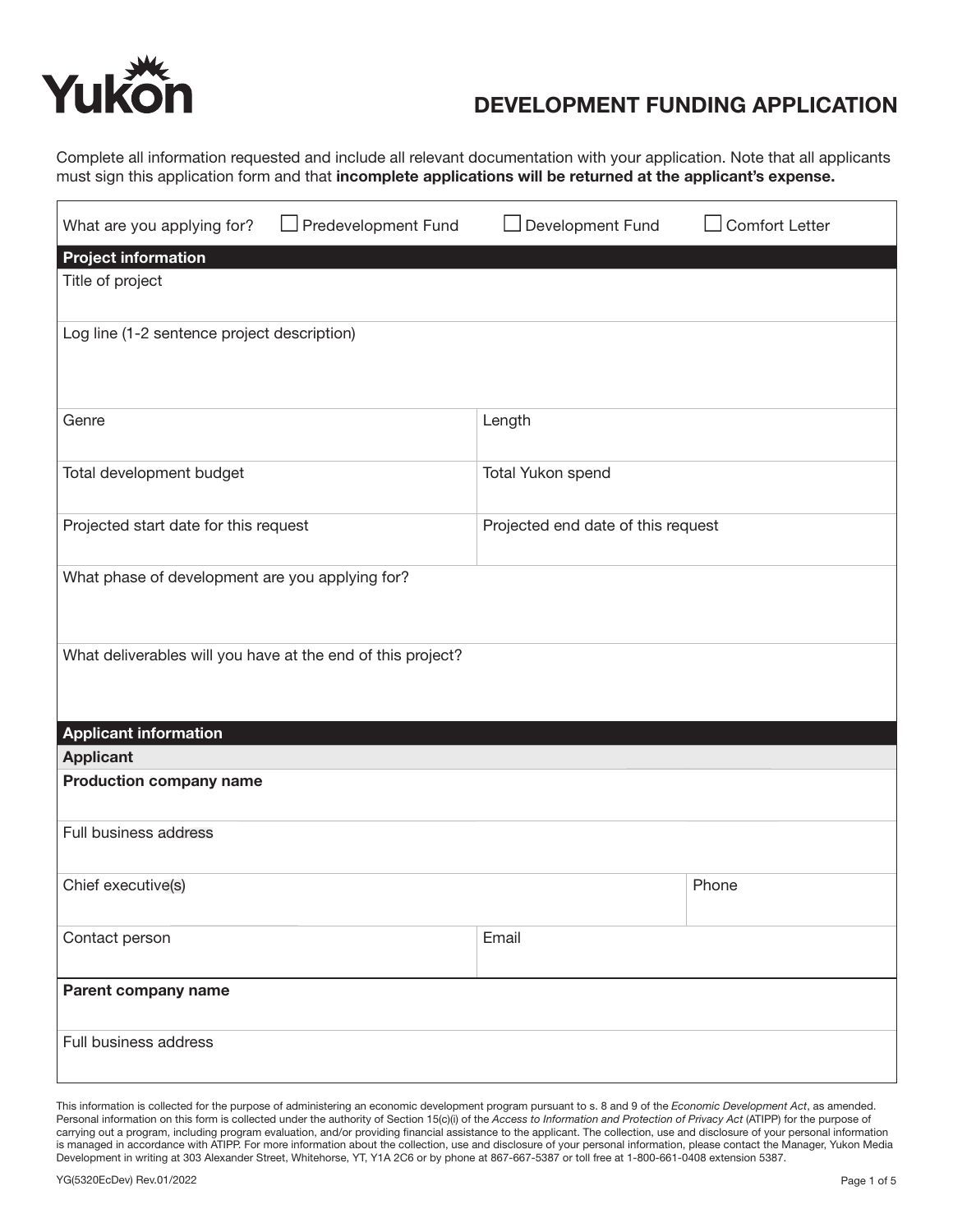| Chief executive(s)                          |                   |                             | Phone |                                     |
|---------------------------------------------|-------------------|-----------------------------|-------|-------------------------------------|
| Email                                       | Website           |                             |       |                                     |
| Co-applicant                                |                   |                             |       |                                     |
| <b>Production company name</b>              |                   |                             |       |                                     |
| Full business address                       |                   |                             |       |                                     |
| Chief executive(s)                          |                   |                             | Phone |                                     |
| Email                                       |                   |                             |       |                                     |
| Parent company name                         |                   |                             |       |                                     |
| Full business address                       |                   |                             |       |                                     |
| Chief executive(s)                          |                   |                             | Phone |                                     |
| Email                                       | Website           |                             |       |                                     |
|                                             |                   |                             |       |                                     |
| <b>Financing plan information</b>           |                   |                             |       |                                     |
| <b>Funding sources</b>                      | \$ amount         | <b>Confirmed?</b><br>Yes/No |       | <b>Intended</b><br>application date |
| Yukon Predevelopment or Development Funding | \$                |                             |       | YYYY/MM/DD                          |
| Telefilm                                    | \$                |                             |       | <b>YYYY/MM/DD</b>                   |
| Canada Media Fund (CMF)                     | \$                |                             |       | YYYY/MM/DD                          |
| Market trigger                              | $\boldsymbol{\$}$ |                             |       | YYYY/MM/DD                          |
| Related party investment                    | $\$\$             |                             |       | YYYY/MM/DD                          |
| Deferrals                                   | \$                |                             |       | YYYY/MM/DD                          |
| Other (specify)                             |                   |                             |       |                                     |
|                                             | $\$\$             |                             |       | YYYY/MM/DD                          |
|                                             | \$                |                             |       | YYYY/MM/DD                          |
|                                             | \$                |                             |       | YYYY/MM/DD                          |
|                                             | $\frac{1}{2}$     |                             |       | YYYY/MM/DD                          |
| Total development budget                    | \$                |                             |       |                                     |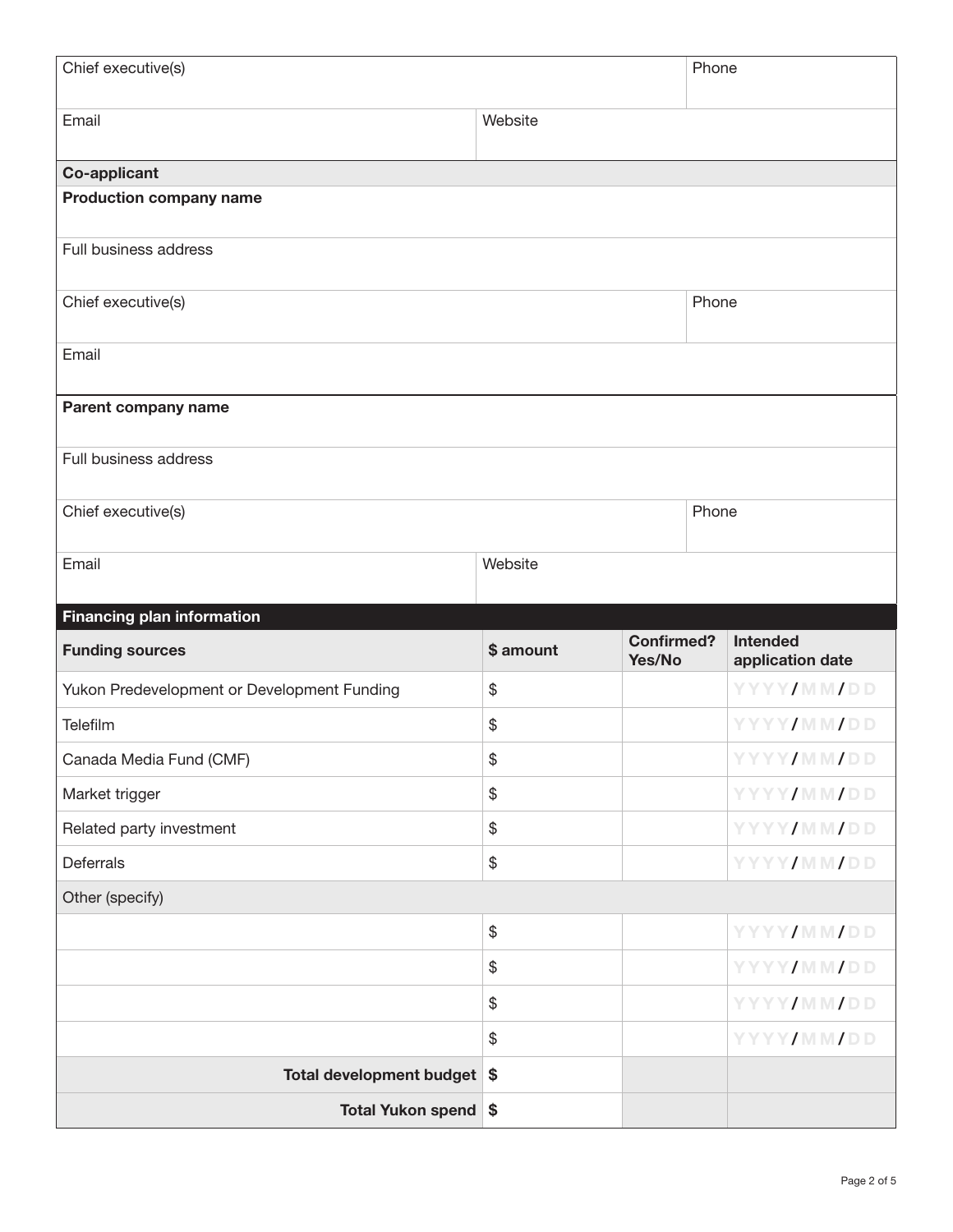| <b>Government of Yukon funding</b>                                                                                                                                                                                                                                                                                                                                                                                                                                                                           |                               |               |                   |                 |
|--------------------------------------------------------------------------------------------------------------------------------------------------------------------------------------------------------------------------------------------------------------------------------------------------------------------------------------------------------------------------------------------------------------------------------------------------------------------------------------------------------------|-------------------------------|---------------|-------------------|-----------------|
| Has this project received Government of Yukon funding?                                                                                                                                                                                                                                                                                                                                                                                                                                                       | $\Box$ Yes. List funds below. | $\Box$ No     |                   |                 |
| Name of Government of Yukon fund                                                                                                                                                                                                                                                                                                                                                                                                                                                                             | At what phase?                | <b>Amount</b> | <b>Date</b>       |                 |
|                                                                                                                                                                                                                                                                                                                                                                                                                                                                                                              |                               | \$            | YYYY/MM/DD        |                 |
|                                                                                                                                                                                                                                                                                                                                                                                                                                                                                                              |                               | \$            | YYYY/MM/DD        |                 |
|                                                                                                                                                                                                                                                                                                                                                                                                                                                                                                              |                               | \$            | <b>YYYY/MM/DD</b> |                 |
|                                                                                                                                                                                                                                                                                                                                                                                                                                                                                                              |                               | \$            | YYYY/MM/DD        |                 |
| <b>Document checklist</b>                                                                                                                                                                                                                                                                                                                                                                                                                                                                                    |                               |               |                   |                 |
| At the time of application, together with this completed form, applicant(s) must provide all the documentation listed below.<br>Be advised that during the review of your project, the applicant may be required to provide additional documentation<br>or information. The Government of Yukon reserves the right to request any document or information which, directly or<br>indirectly, references the Government of Yukon, or any matter pertinent to the eligibility of the applicant and the project. |                               |               |                   |                 |
| Applications must include all of the documentation listed below                                                                                                                                                                                                                                                                                                                                                                                                                                              |                               |               | <b>Enclosed</b>   | <b>YFSC</b> use |
| Completed application form that has been notarized or signed in front of Media Development staff                                                                                                                                                                                                                                                                                                                                                                                                             |                               |               |                   |                 |
| Synopsis of the project and any other existing creative materials                                                                                                                                                                                                                                                                                                                                                                                                                                            |                               |               |                   |                 |
| Description of activities to be undertaken and deliverables to be completed during the<br>development stage                                                                                                                                                                                                                                                                                                                                                                                                  |                               |               |                   |                 |
| Description of the production company including its structure and ownership, the names and<br>addresses of shareholders and incorporation documents                                                                                                                                                                                                                                                                                                                                                          |                               |               |                   |                 |
| Co-production agreements, if applicable                                                                                                                                                                                                                                                                                                                                                                                                                                                                      |                               |               |                   |                 |
| Brief biographies of all personnel involved in the project, noting which positions will be filled<br>by Yukon residents                                                                                                                                                                                                                                                                                                                                                                                      |                               |               |                   |                 |
| Development budget identifying the proposed Yukon spend                                                                                                                                                                                                                                                                                                                                                                                                                                                      |                               |               |                   |                 |
| Related party transaction form                                                                                                                                                                                                                                                                                                                                                                                                                                                                               |                               |               |                   |                 |
| Related party investment calculation                                                                                                                                                                                                                                                                                                                                                                                                                                                                         |                               |               |                   |                 |
| Development history of the project or chain of title showing the applicant has the rights to<br>exploit the project                                                                                                                                                                                                                                                                                                                                                                                          |                               |               |                   |                 |
| Other documents as requested by Media Development                                                                                                                                                                                                                                                                                                                                                                                                                                                            |                               |               |                   |                 |
| If applying for a comfort letter:                                                                                                                                                                                                                                                                                                                                                                                                                                                                            |                               |               |                   |                 |
| Financing plan for development, including letters of commitment equivalent to 30 per cent of the<br>development budget (net of Media Development's funding contribution) which evidence the terms,<br>conditions and value of the contributions from financial sources                                                                                                                                                                                                                                       |                               |               | $\mathsf{L}$      |                 |
| A letter of commitment, license agreement or deal memo from an eligible trigger                                                                                                                                                                                                                                                                                                                                                                                                                              |                               |               |                   |                 |
| If applying for the Predevelopment Fund:                                                                                                                                                                                                                                                                                                                                                                                                                                                                     |                               |               |                   |                 |
| Financing plan for development, including letters of commitment equivalent to 100 per cent of the<br>predevelopment budget (net of Media Development's funding contribution) which evidence the<br>terms, conditions and value of the contributions from financial sources                                                                                                                                                                                                                                   |                               |               |                   |                 |
| If applying for the Development Fund:                                                                                                                                                                                                                                                                                                                                                                                                                                                                        |                               |               |                   |                 |
| Financing plan for development, including letters of commitment equivalent to 100 per cent of the<br>development budget (net of Media Development's funding contribution) which evidence the terms,<br>conditions and value of the contributions from financial sources                                                                                                                                                                                                                                      |                               |               |                   |                 |
| A letter of commitment, license agreement or deal memo from an eligible trigger                                                                                                                                                                                                                                                                                                                                                                                                                              |                               |               |                   |                 |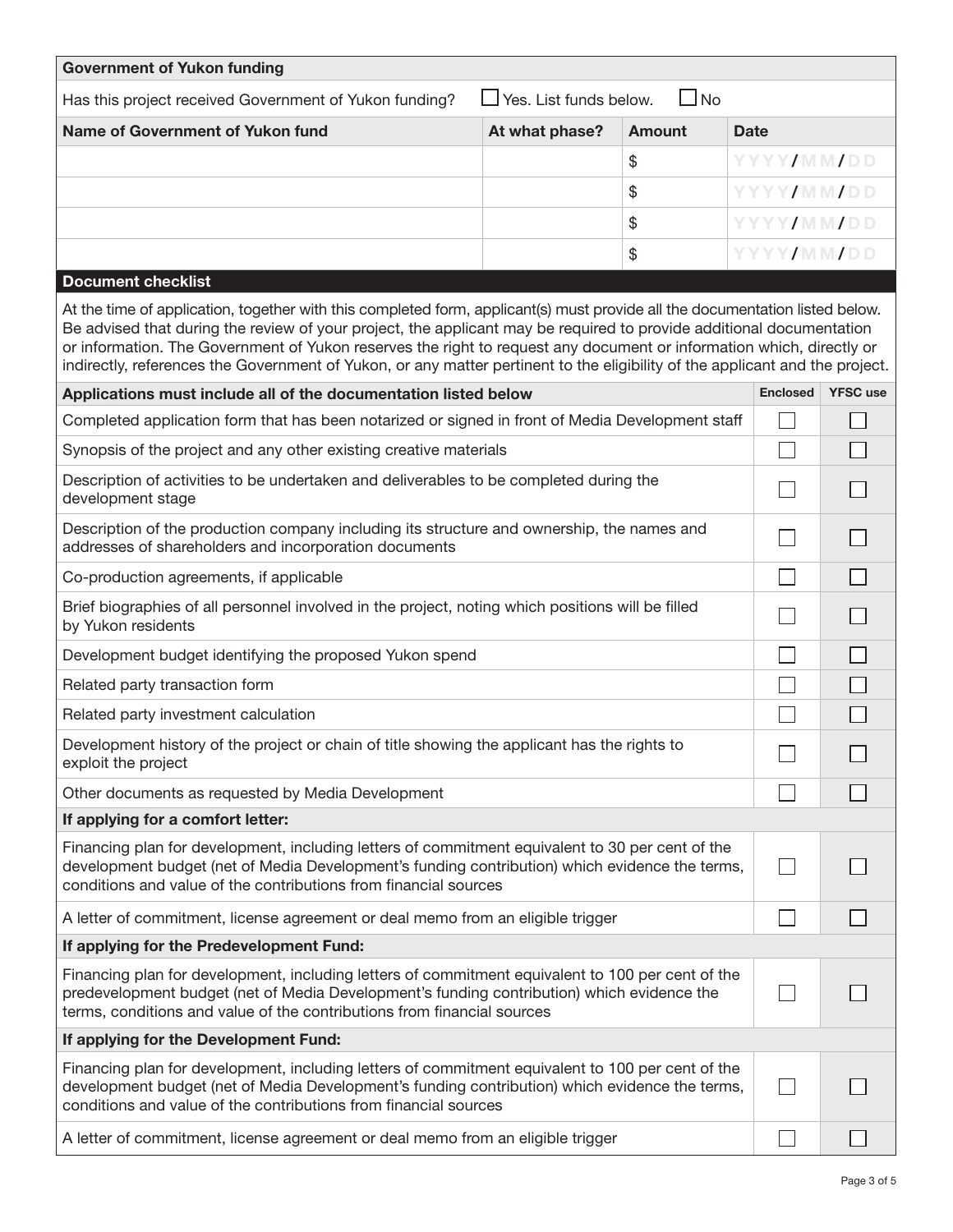## Applicant statements

The undersigned authorized representative of the applicant and co-applicant(s) (if applicable) hereby:

- Authorize(s) the Government of Yukon to discuss the applicant's application with the broadcaster(s), auditor(s), legal counsel, actual or proposed financier(s) and interim financier(s), Canadian Audiovisual Certification Office, Canadian Radio-television and Telecommunications Commission, and any other person(s) or entity(ies) connected with the applicant(s) application or program;
- Authorize(s) the Government of Yukon and Telefilm Canada to communicate, exchange, and discuss with one another any and all information and documentation which relates in any way to the funding application for the program, the production of the program, the agreement to be executed with the Predevelopment Fund or Development Fund and/or Telefilm Canada, the applicant and any co-applicants and any company which is related (within the meaning of Chapter 3840 of the Canadian Institute of Chartered Accountants Handbook) to the applicant or any co-applicant, and any current or previously completed production of the applicant, co-applicant or a company which is related (within the meaning of Chapter 3840 of the Canadian Institute of Chartered Accountants Handbook) to the applicant or any co-applicant;
- Agree(s) that it shall notify the Government of Yukon immediately if and when any changes occur to any of the submitted documents and shall provide written details of same;
- Authorize(s) the Government of Yukon or its authorized representative(s) to perform audits of the production of the program;
- Declare(s) that the applicant(s) has (/have) not entered into any oral or written agreement or "side deal" that conflicts with any of the provisions of this application or the Predevelopment Fund or Development Fund and Business Guidelines;
- Declare(s) that all persons specified as being Yukon residents in the application and all accompanying documentation, are Yukoners in accordance with the Predevelopment Fund or Development Fund policy definitions;
- Has/Have made and shall continue to make full disclosure to the Government of Yukon of any potential litigation that is likely to jeopardize the program or be detrimental to the Government of Yukon's interests;
- Declare(s) that the information provided herein and in the attached documentation is accurate and complete, and the applicant and the program complies and will continue to comply with the Predevelopment Fund or Development Fund policy;
- Acknowledge(s) that the Government of Yukon has full discretion in administering its programs and in the application of its guidelines to ensure that its funding is provided to programs that meet its spirit and intent. The applicant(s) further acknowledges that in all questions of interpretation of either the Predevelopment Fund or Development Fund guidelines or of the spirit and intent of the fund, the Government of Yukon's interpretation shall prevail; and
- Submit that, to the best of our knowledge, all aspects of this proposed project will be in compliance with existing municipal, territorial and federal codes, guidelines and laws and we declare that our business/organization is in good standing and that any debts owed to the Government of Yukon are in good standing.

This document must be sworn by the applicant and all co-applicants before a notary public or Media Development staff. Ensure that all insertions are legible.

The undersigned makes this solemn declaration conscientiously, believing it to be true and knowing that it is of the same force and effect as if made under oath.

| <b>Applicant(s)</b>              |                              |            |       |
|----------------------------------|------------------------------|------------|-------|
| Signature - I am duly authorized |                              |            | Date  |
| Print name                       |                              |            | Title |
| Signature - I am duly authorized |                              |            | Date  |
| Print name                       |                              |            | Title |
| <b>Declared before me</b>        |                              |            |       |
| In the city of                   | In the province/territory of |            | Date  |
| Signature (commissioner, etc.)   |                              | Print name |       |

Media Development's Predevelopment Fund and Development Fund utilizes an assessment matrix to evaluate applications. Details on the evaluation criteria can be found in the Business Guidelines Section 1.4 Decision Making.

**Print Clear**